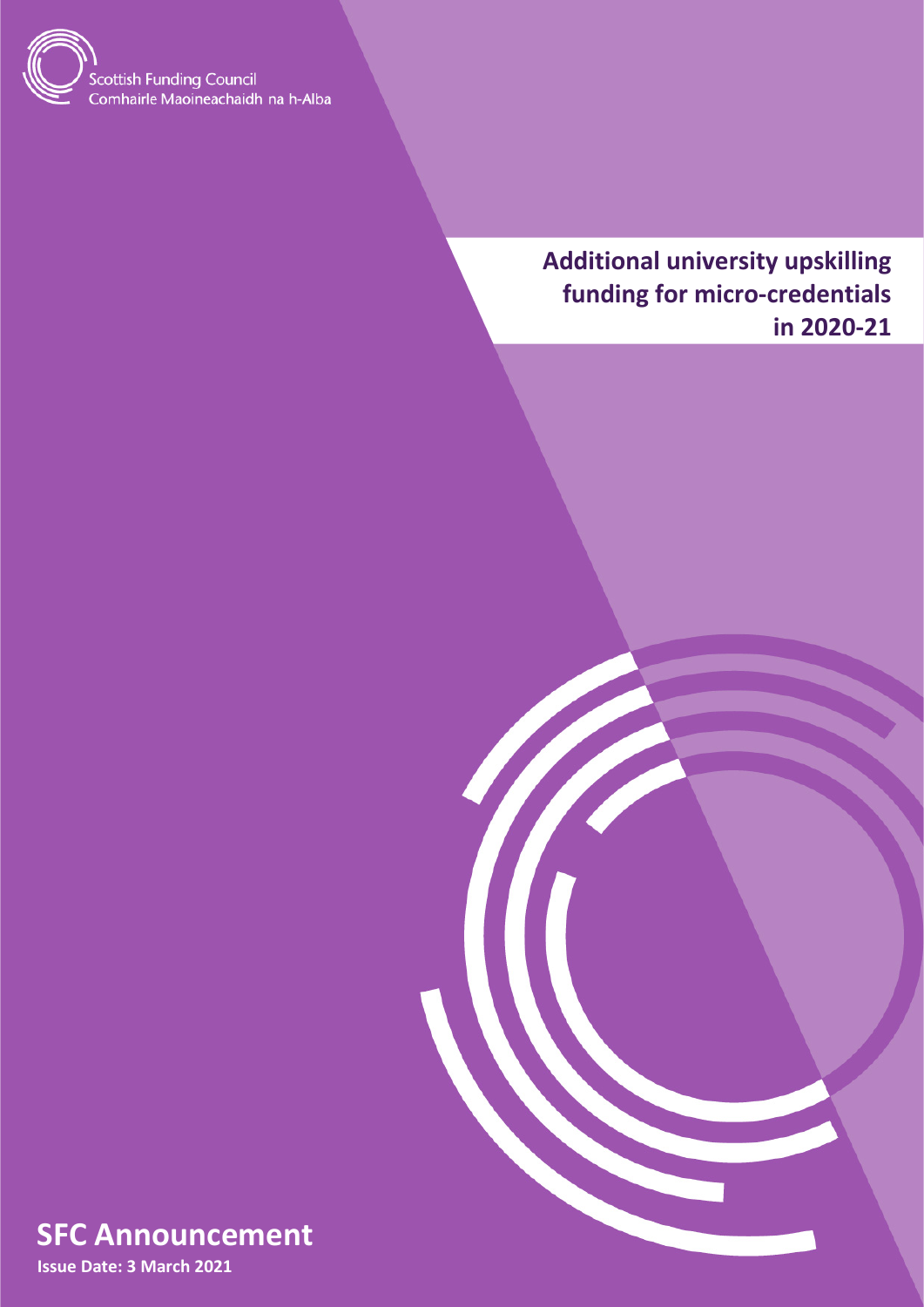#### **Additional university upskilling funding for micro-credentials in 2020-21**

Issue date: 3 March 2021

Reference: SFC/AN/06/2021

Summary: Announcement of additional university Upskilling funding for micro-credentials in AY 2020-21 through the National Transition Training Fund.

FAO: Principals/Chairs of Scotland's universities

Further **Contact:** Sharon Drysdale

information: **Job title:** Deputy Director, Skills & Economic Recovery **Department:** Access, Learning & Outcomes **Tel:** 0131 313 6682 **Email:** [sdrysdale@sfc.ac.uk](mailto:sdrysdale@sfc.ac.uk)

> Scottish Funding Council Apex 2 97 Haymarket Terrace Edinburgh EH12 5HD T 0131 313 6500 F 0131 313 6501 **www.sfc.ac.uk**

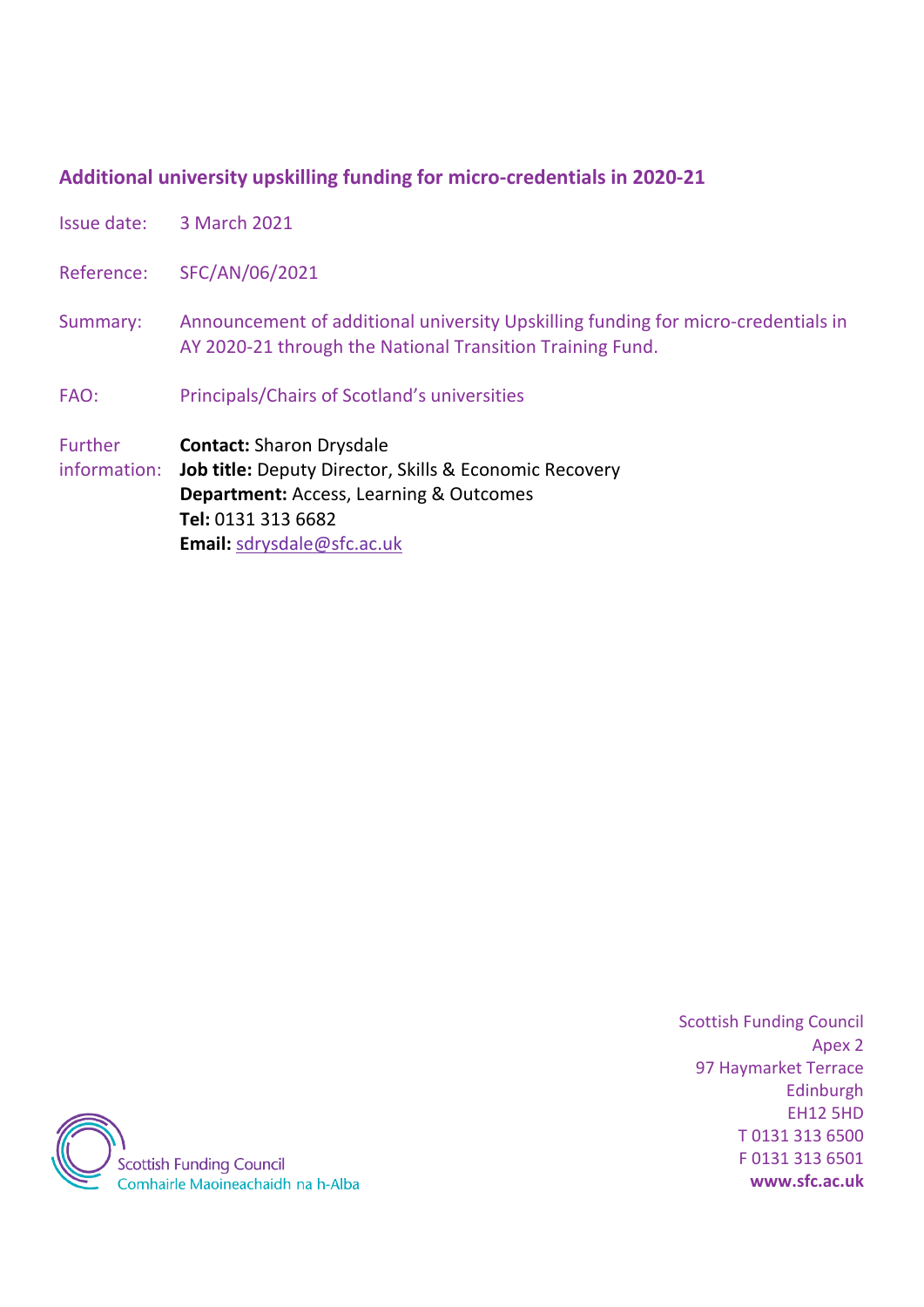# **Contents**

| Additional university upskilling funding for micro-credentials in 2020-214 |  |
|----------------------------------------------------------------------------|--|
|                                                                            |  |
|                                                                            |  |
|                                                                            |  |
|                                                                            |  |
|                                                                            |  |
|                                                                            |  |
|                                                                            |  |
|                                                                            |  |
|                                                                            |  |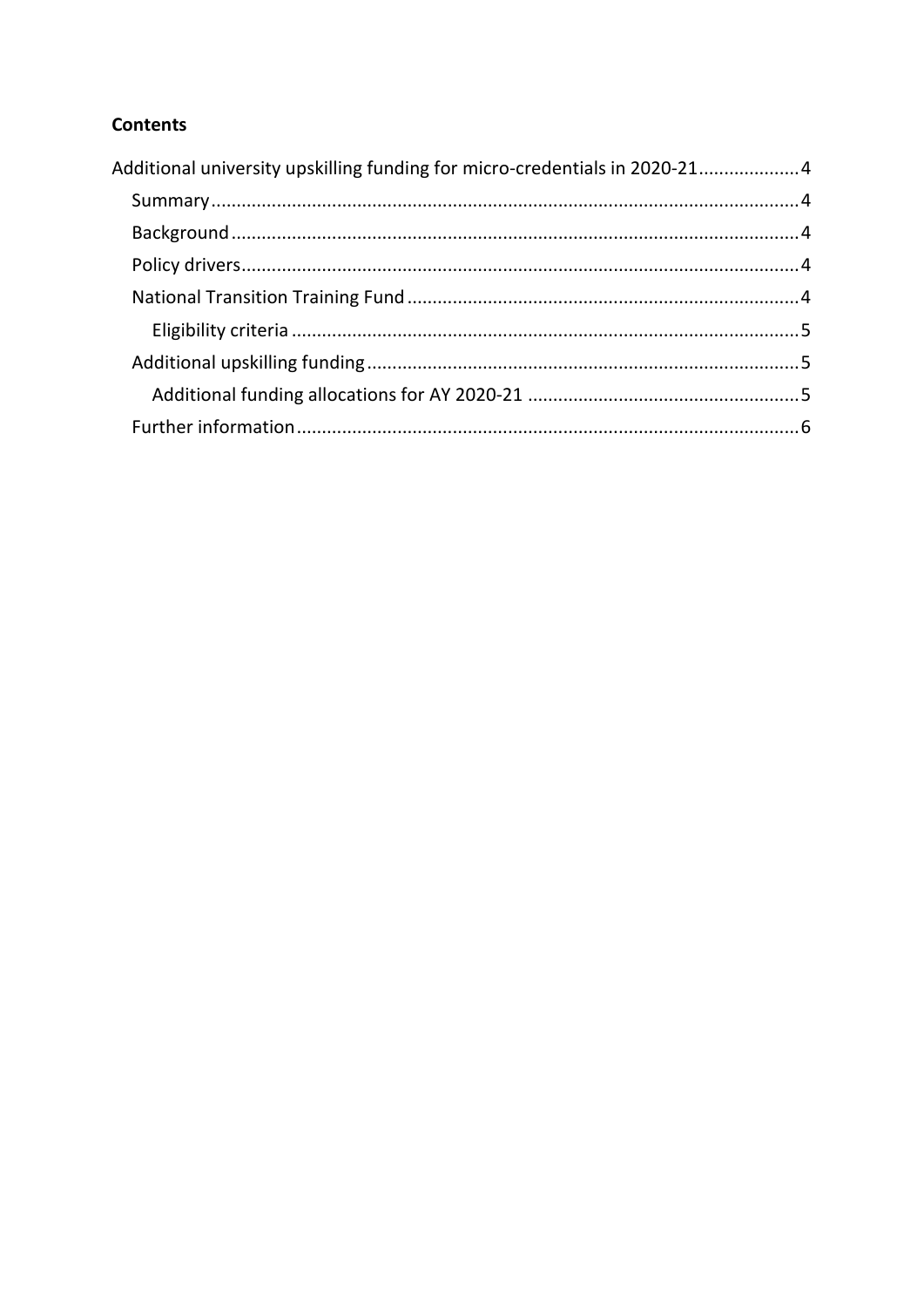# <span id="page-3-0"></span>**Additional university upskilling funding for micro-credentials in 2020-21**

#### <span id="page-3-1"></span>**Summary**

1. I am writing to announce additional university upskilling funding for micro-credentials in Academic Year (AY) 2020-21 under the National Transition Training Fund.

# <span id="page-3-2"></span>**Background**

- 2. *Protecting Scotland, Renewing Scotland: The Government's Programme for Scotland 2020-2021* sets clear priorities for dealing with the economic, health, and social crisis created by coronavirus. Central to economic recovery is a new national mission to help create new jobs, good jobs and green jobs and to work with employers and individuals to build the skills and infrastructure that will be required in the industries of the future.
- 3. The coronavirus pandemic and associated restrictions have led to an unprecedented impact on our society, economy and labour market. In response to the rise in unemployment caused by COVID-19, the national mission includes funding to support skills training which will include elements delivered across Scottish universities.

#### <span id="page-3-3"></span>**Policy drivers**

- 4. The context and policy drivers for SFC's Upskilling Fund are set out in our published [guidance.](http://www.sfc.ac.uk/web/FILES/guidance_sfcgd212020/SFCGD212020_Upskilling_Fund_for_universities_in_AY_2020-21.pdf) The key policy drivers for the Scottish Government's National Transition Training Fund are:
	- Supporting employer workforce development in line with the aims of the Scottish Government's [Labour Market Strategy,](https://www.gov.scot/publications/scotlands-labour-market-strategy/) [Disability Employment](https://www.gov.scot/publications/fairer-scotland-disabled-people-employment-action-plan-progress-report/)  [Action Plan,](https://www.gov.scot/publications/fairer-scotland-disabled-people-employment-action-plan-progress-report/) [Race Equality Action Plan,](https://www.gov.scot/publications/race-equality-action-plan-year-two-progress-update/) [Gender Pay Gap Action Plan](https://www.gov.scot/binaries/content/documents/govscot/publications/strategy-plan/2019/03/fairer-scotland-women-gender-pay-gap-action-plan/documents/analytical-annex/analytical-annex/govscot%3Adocument/analytical-annex.pdf) (particularly in the areas of upskilling/reskilling Scotland's existing workforce) and the [Fair Work Action Plan](https://www.gov.scot/publications/fair-work-action-plan/) and consistent with the ambitions to raise productivity.
	- Supporting employees to upskill and reskill in a rapidly changing labour market.

# <span id="page-3-4"></span>**National Transition Training Fund**

5. The £25 million National Transition Training Fund (NTTF) aims to tackle the rise in unemployment in adults aged 25+ by offering short sharp training opportunities for people to learn in-demand skills. It will provide adults with tailored support to identify relevant training and employment opportunities,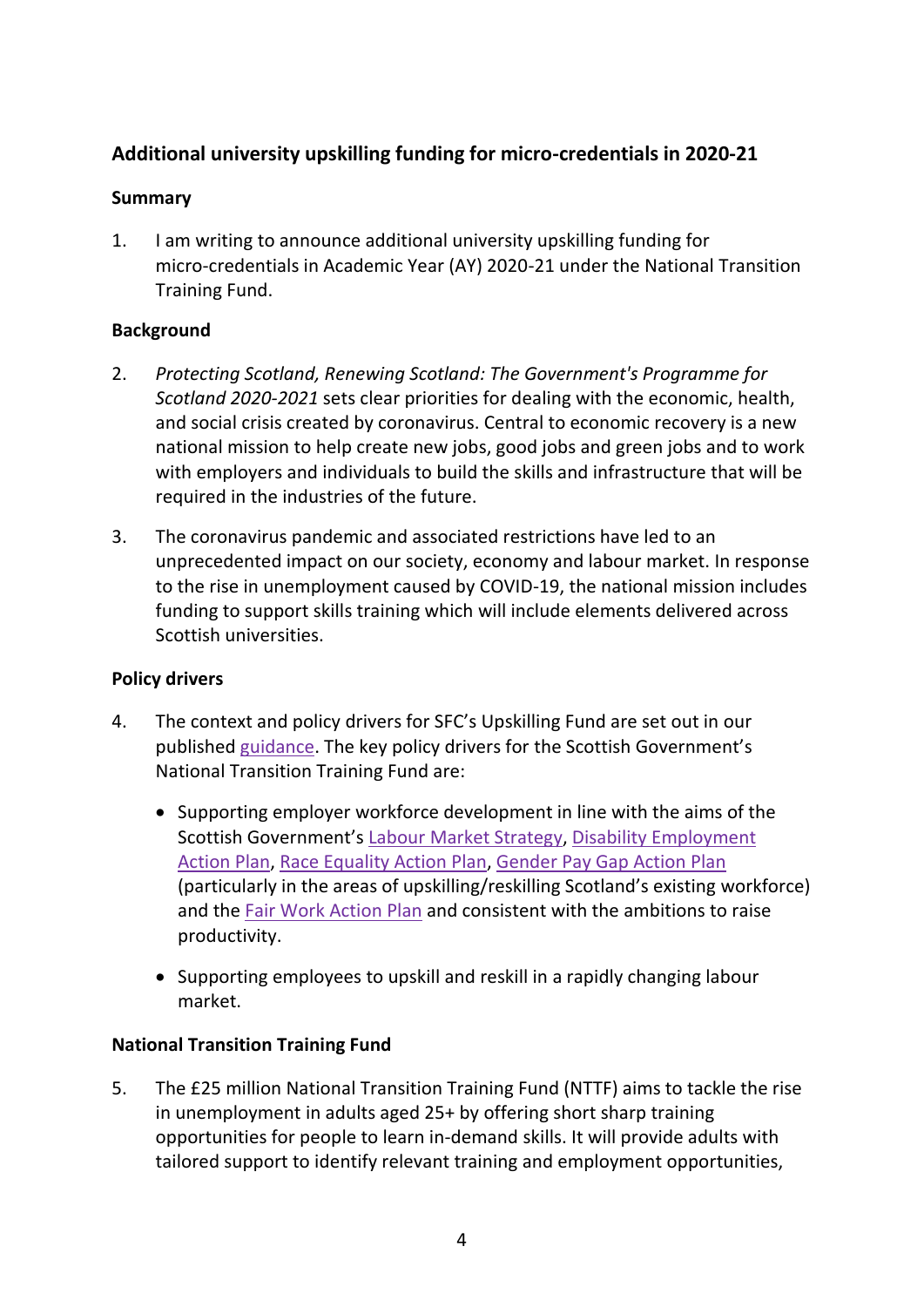followed by funded training to match each individual's needs. This will be made up of a range of smaller initiatives working in the areas of the economy where there is the greatest need for additional skilled staff.

#### <span id="page-4-0"></span>*Eligibility criteria*

6. Learners must be 25+ years old and currently unemployed, at risk of redundancy or their job under threat as a result of COVID-19.

# <span id="page-4-1"></span>**Additional upskilling funding**

- 7. The purpose and expected use of the Upskilling Fund is set out in SFC's published [guidance,](http://www.sfc.ac.uk/web/FILES/guidance_sfcgd212020/SFCGD212020_Upskilling_Fund_for_universities_in_AY_2020-21.pdf) along with course/provision and student/learner eligibility parameters which are unchanged and apply to this additional funding.
- 8. All additional upskilling funding must be for micro-credential activity and cannot be used for any curriculum/course development.

# <span id="page-4-2"></span>*Additional funding allocations for AY 2020-21*

- 9. Additional upskilling funding for micro-credentials has been allocated in proportion to universities' existing AY 2020-21 upskilling allocations. Indicative allocations were shared with the sector and, following feedback, a small amount of additional funding has been reallocated.
- 10. This is shown in **Annex A** which provides a final breakdown of the distribution of additional upskilling funding for micro-credentials in AY 2020-21.
- 11. Additional funding will be paid in one lump sum in March 2021 and we expect provision to be delivered within AY 2020-21.
- 12. Monitoring the use of funds and SFC reporting requirements are unchanged from SFC's published [guidance](http://www.sfc.ac.uk/web/FILES/guidance_sfcgd212020/SFCGD212020_Upskilling_Fund_for_universities_in_AY_2020-21.pdf) for AY 2020-21. As a condition of grant, universities are required to report on their use of additional funding for micro-credentials as part of their final upskilling funding report for AY 2020-21 due at the end of August 2021.
- <span id="page-4-3"></span>13. In addition, in acknowledgement of SFC's funding contribution, our logo must be displayed on any publicity material relating to this activity (signage, posters, website, etc.). Please contact SFC's Communications team to discuss (email: [communications@sfc.ac.uk.](mailto:communications@sfc.ac.uk)